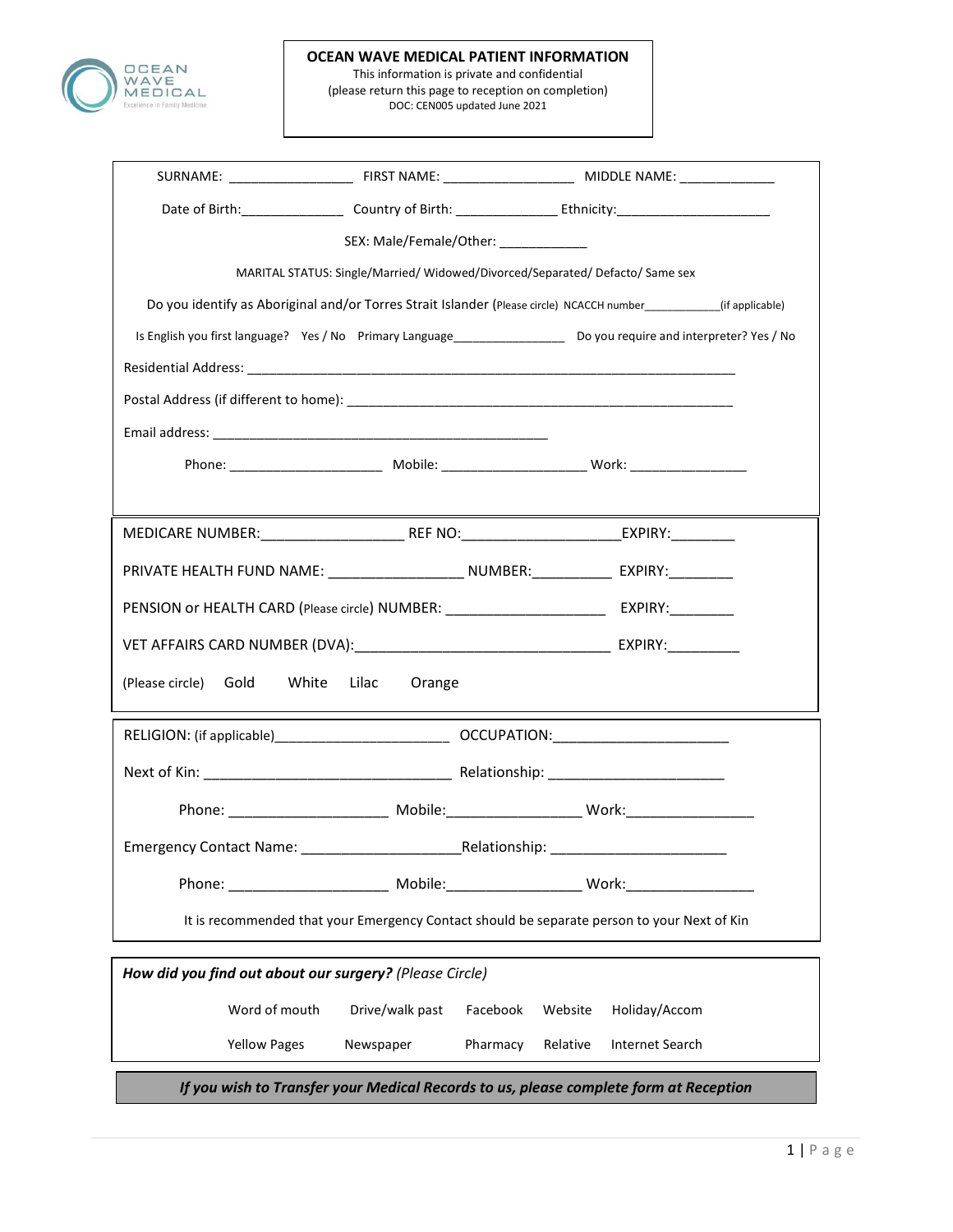## OCEAN WAVE MEDICAL – NEW PATIENT REGISTRATION

# Page 2 – CLINICAL INFORMATION

| <b>PATIENT NAME:</b> |
|----------------------|
|----------------------|

PATIENT NAME: \_\_\_\_\_\_\_\_\_\_\_\_\_\_\_\_\_\_\_\_\_\_\_\_\_\_\_\_\_\_\_\_\_\_\_\_\_ DOB: \_\_\_\_\_\_\_\_\_\_\_\_\_\_\_\_\_\_\_\_

# MEDICAL INFORMATION: (please circle or fill in your response)

| Do you have any known allergies?                                                                                                                                               | No<br>Yes<br>If yes, please list:                                                                                                                                 |  |  |
|--------------------------------------------------------------------------------------------------------------------------------------------------------------------------------|-------------------------------------------------------------------------------------------------------------------------------------------------------------------|--|--|
| Please list any medications that you are currently taking (including vitamins and herbal medicines):                                                                           |                                                                                                                                                                   |  |  |
|                                                                                                                                                                                | Strength: _____________                                                                                                                                           |  |  |
|                                                                                                                                                                                | Daily Dose: ________________                                                                                                                                      |  |  |
|                                                                                                                                                                                | Strength: ____________<br>Daily Dose: _________________                                                                                                           |  |  |
|                                                                                                                                                                                | Strength: _____________<br>Daily Dose: _________________                                                                                                          |  |  |
|                                                                                                                                                                                | Strength: ______________<br>Daily Dose: _________________                                                                                                         |  |  |
| <b>Smoking</b><br>$\Box$<br>Alcohol<br>Non-drinker Dinker- how many days/week<br>П<br>PATIENT HISTORY (Please circle the most appropriate answer and fill out all other areas) | Non-smoker $\Box$ Smoker: How many a day $\Box$ Ex-smoker – year stopped<br>How many std drink/day                                                                |  |  |
| <b>Diabetes</b><br>Asthma<br>Stroke<br>Depression<br>Colon Cancer<br>Epilepsy                                                                                                  | <b>Heart Problems</b><br>High Blood Pressure<br>Kidney Disease<br><b>Breast Cancer</b><br><b>Other Cancers:</b>                                                   |  |  |
| Do you know your blood type?                                                                                                                                                   | If yes Type:<br><b>Yes</b><br>No.                                                                                                                                 |  |  |
| Female Patients - Year of last Pap smear/cervical screen                                                                                                                       |                                                                                                                                                                   |  |  |
| Do you have an advanced health directive                                                                                                                                       | <b>Yes</b><br>No                                                                                                                                                  |  |  |
| Do you have an Enduring Power of Attorney                                                                                                                                      | Yes:<br>No                                                                                                                                                        |  |  |
| Are you registered with My Aged Care?                                                                                                                                          | Yes<br>No                                                                                                                                                         |  |  |
| <b>FAMILY HISTORY</b>                                                                                                                                                          | Unknown (adopted) No significant history<br>(Please circle)                                                                                                       |  |  |
| Mother - still alive<br>Mother history of (Please circle)                                                                                                                      | Yes or No If no age of Death:<br>Diabetes Kidney Disease Asthma Epilepsy<br>High Blood Pressure Breast Cancer Stroke<br>Colon Cancer Depression<br>Other Cancers: |  |  |
| Father - still alive                                                                                                                                                           | Yes or No If no age of Death:<br>Diabetes Kidney Disease Asthma Epilepsy                                                                                          |  |  |
| Father history of (Please circle)                                                                                                                                              | High Blood Pressure Breast Cancer Stroke<br>Colon Cancer Depression<br><b>Other Cancers:</b>                                                                      |  |  |
| Other immediate family members significant illnesses:                                                                                                                          | Please List:                                                                                                                                                      |  |  |
| Children                                                                                                                                                                       | Please provide a copy of child's immunisation list                                                                                                                |  |  |

| <b>Nurses to complete:</b> |  |  | 75+ HA? $Y/N$ - GPMP/TCA ? $Y/N$ - Identified as ABTSI ? $Y/N$ |  |
|----------------------------|--|--|----------------------------------------------------------------|--|
|----------------------------|--|--|----------------------------------------------------------------|--|

| <b>Blood pressure</b> | Temperature          | <b>Pulse</b>              | Height |
|-----------------------|----------------------|---------------------------|--------|
| Weight                | O <sub>2</sub> Sat's | <b>Head Circumference</b> |        |